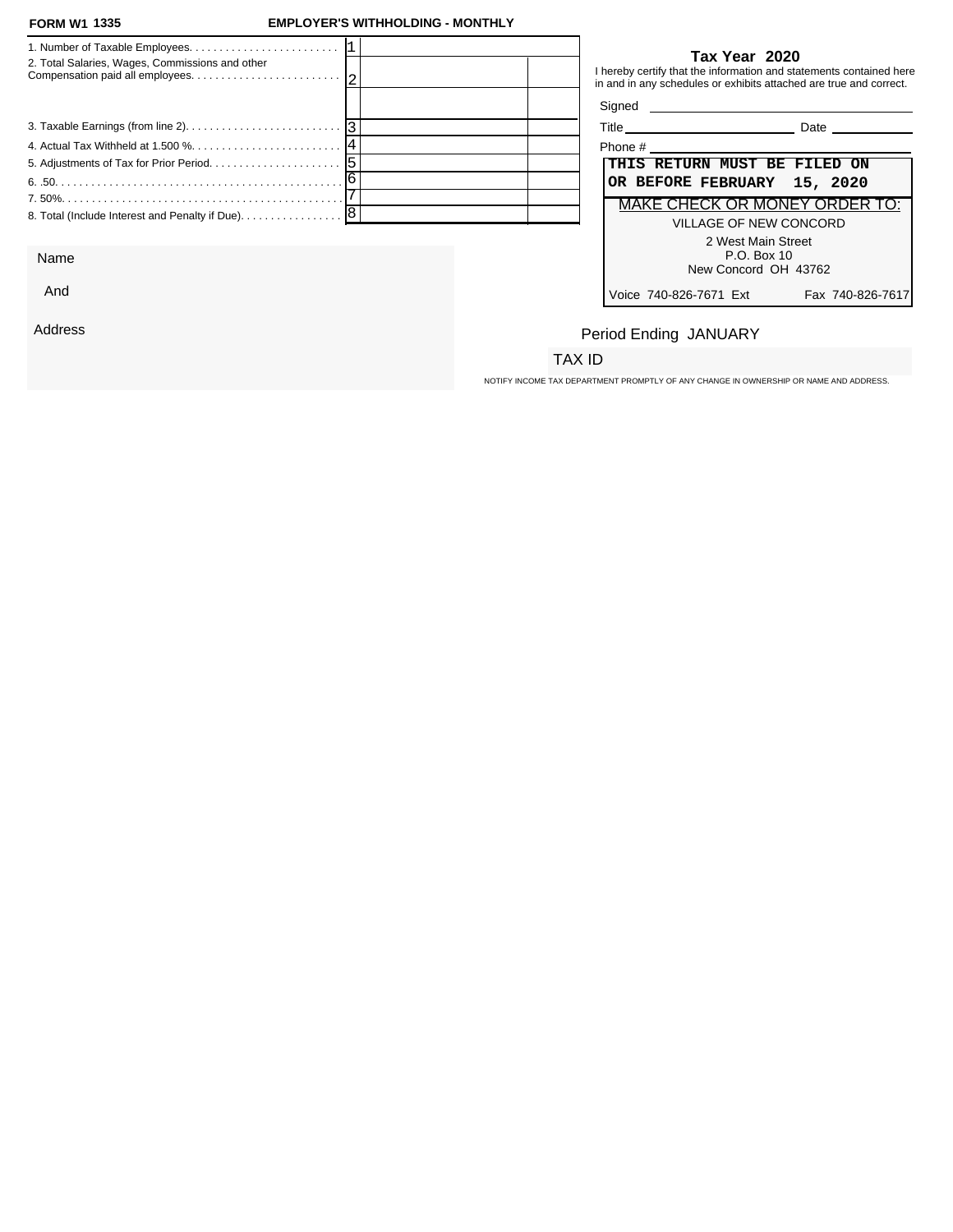And

Address

### **FORM W1 EMPLOYER'S WITHHOLDING - MONTHLY**

| 2. Total Salaries, Wages, Commissions and other | Tax Year 2020<br>I hereby certify that the information and statements contained here<br>in and in any schedules or exhibits attached are true and correct. |
|-------------------------------------------------|------------------------------------------------------------------------------------------------------------------------------------------------------------|
|                                                 | Signed <b>Signed</b>                                                                                                                                       |
|                                                 | Date                                                                                                                                                       |
|                                                 | Phone # Phone # 2009                                                                                                                                       |
|                                                 | THIS RETURN MUST BE FILED ON                                                                                                                               |
|                                                 | OR BEFORE MARCH 15, 2020                                                                                                                                   |
|                                                 | MAKE CHECK OR MONEY ORDER TO:                                                                                                                              |
|                                                 | VILLAGE OF NEW CONCORD                                                                                                                                     |
|                                                 | 2 West Main Street                                                                                                                                         |
| Name                                            | P.O. Box 10                                                                                                                                                |
|                                                 | New Concord OH 13762                                                                                                                                       |

### **Tax Year 2020**

| Title<br>Date |
|---------------|
|---------------|

| Phone #                                    |  |  |
|--------------------------------------------|--|--|
| THIS RETURN MUST BE FILED ON               |  |  |
| OR BEFORE MARCH 15, 2020                   |  |  |
| <b>MAKE CHECK OR MONEY ORDER TO:</b>       |  |  |
| VILLAGE OF NEW CONCORD                     |  |  |
| 2 West Main Street                         |  |  |
| P.O. Box 10                                |  |  |
| New Concord OH 43762                       |  |  |
| Voice 740-826-7671 Ext<br>Fax 740-826-7617 |  |  |

## Period Ending FEBRUARY

### TAX ID

NOTIFY INCOME TAX DEPARTMENT PROMPTLY OF ANY CHANGE IN OWNERSHIP OR NAME AND ADDRESS.

| <b>FORM W1 1335</b>                               | <b>EMPLOYER'S WITHHOLDING - MONTHLY</b> |                                                                                                                                                            |                  |
|---------------------------------------------------|-----------------------------------------|------------------------------------------------------------------------------------------------------------------------------------------------------------|------------------|
| 2. Total Salaries, Wages, Commissions and other   |                                         | Tax Year 2020<br>I hereby certify that the information and statements contained here<br>in and in any schedules or exhibits attached are true and correct. |                  |
|                                                   |                                         |                                                                                                                                                            |                  |
|                                                   |                                         | Title Date Date                                                                                                                                            |                  |
| 4. Actual Tax Withheld at 1.500 % 14              |                                         |                                                                                                                                                            |                  |
|                                                   |                                         | THIS RETURN MUST BE FILED ON                                                                                                                               |                  |
|                                                   |                                         | OR BEFORE APRIL 15, 2020                                                                                                                                   |                  |
|                                                   |                                         | MAKE CHECK OR MONEY ORDER TO:                                                                                                                              |                  |
| 8. Total (Include Interest and Penalty if Due). 8 |                                         | <b>VILLAGE OF NEW CONCORD</b>                                                                                                                              |                  |
| Name                                              |                                         | 2 West Main Street<br>P.O. Box 10                                                                                                                          |                  |
| And                                               |                                         | New Concord OH 43762<br>Voice 740-826-7671 Ext                                                                                                             | Fax 740-826-7617 |
|                                                   |                                         |                                                                                                                                                            |                  |
| Address                                           |                                         | Period Ending MARCH                                                                                                                                        |                  |
|                                                   |                                         | TAX ID                                                                                                                                                     |                  |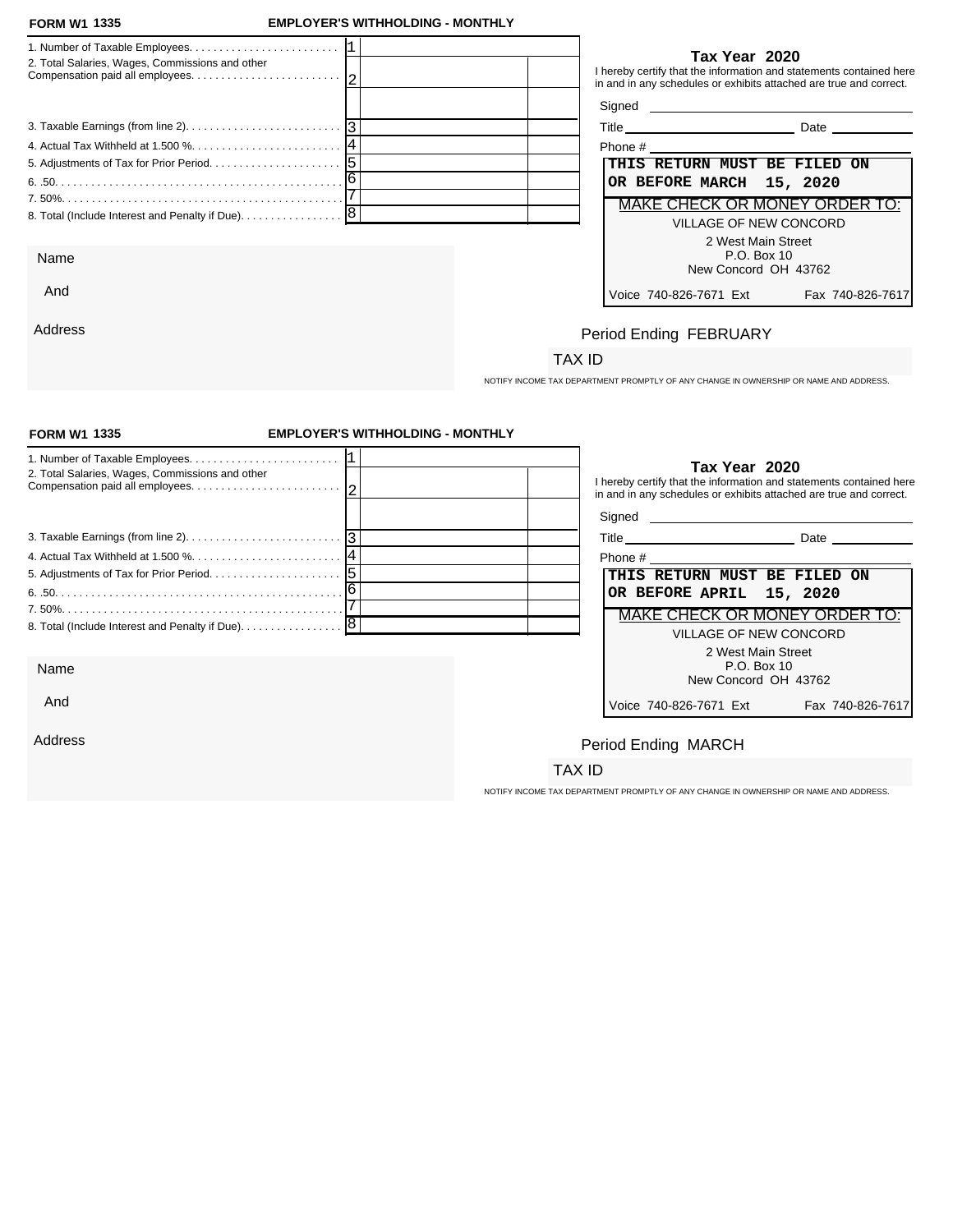Address

### **FORM W1 EMPLOYER'S WITHHOLDING - MONTHLY**

| 2. Total Salaries, Wages, Commissions and other |                        | Tax Year 2020                                                                                                                             |
|-------------------------------------------------|------------------------|-------------------------------------------------------------------------------------------------------------------------------------------|
|                                                 |                        | I hereby certify that the information and statements contained here<br>in and in any schedules or exhibits attached are true and correct. |
|                                                 |                        |                                                                                                                                           |
|                                                 |                        | <b>Date Date</b>                                                                                                                          |
|                                                 |                        |                                                                                                                                           |
|                                                 |                        | THIS RETURN MUST BE FILED ON                                                                                                              |
|                                                 | OR BEFORE MAY 15, 2020 |                                                                                                                                           |
|                                                 |                        | MAKE CHECK OR MONEY ORDER TO:                                                                                                             |
|                                                 |                        | VILLAGE OF NEW CONCORD                                                                                                                    |
|                                                 |                        | 2 West Main Street                                                                                                                        |
| Name                                            |                        | P.O. Box 10<br>New Concord OH 43762                                                                                                       |
| And                                             | Voice 740-826-7671 Fxt | Fax 740-826-7617                                                                                                                          |

| Phone #                       |                  |
|-------------------------------|------------------|
| THIS RETURN MUST BE FILED ON  |                  |
| OR BEFORE MAY 15, 2020        |                  |
| MAKE CHECK OR MONEY ORDER TO: |                  |
| VILLAGE OF NEW CONCORD        |                  |
| 2 West Main Street            |                  |
| $P.O.$ Box 10                 |                  |
| New Concord OH 43762          |                  |
| Voice 740-826-7671 Ext        | Fax 740-826-7617 |

# Period Ending APRIL

## TAX ID

NOTIFY INCOME TAX DEPARTMENT PROMPTLY OF ANY CHANGE IN OWNERSHIP OR NAME AND ADDRESS.

| <b>FORM W1 1335</b>                               | <b>EMPLOYER'S WITHHOLDING - MONTHLY</b> |                        |                                                                                                                                                            |
|---------------------------------------------------|-----------------------------------------|------------------------|------------------------------------------------------------------------------------------------------------------------------------------------------------|
| 2. Total Salaries, Wages, Commissions and other   |                                         |                        | Tax Year 2020<br>I hereby certify that the information and statements contained here<br>in and in any schedules or exhibits attached are true and correct. |
|                                                   |                                         |                        |                                                                                                                                                            |
|                                                   |                                         |                        | Title Date Date                                                                                                                                            |
|                                                   |                                         |                        |                                                                                                                                                            |
|                                                   |                                         |                        | THIS RETURN MUST BE FILED ON                                                                                                                               |
|                                                   |                                         |                        | OR BEFORE JUNE 15, 2020                                                                                                                                    |
|                                                   |                                         |                        | MAKE CHECK OR MONEY ORDER TO:                                                                                                                              |
| 8. Total (Include Interest and Penalty if Due). 8 |                                         |                        | VILLAGE OF NEW CONCORD                                                                                                                                     |
|                                                   |                                         |                        | 2 West Main Street                                                                                                                                         |
| Name                                              |                                         |                        | P.O. Box 10<br>New Concord OH 43762                                                                                                                        |
| And                                               |                                         | Voice 740-826-7671 Ext | Fax 740-826-7617                                                                                                                                           |
| Address                                           |                                         | Period Ending MAY      |                                                                                                                                                            |
|                                                   |                                         | TAX ID                 |                                                                                                                                                            |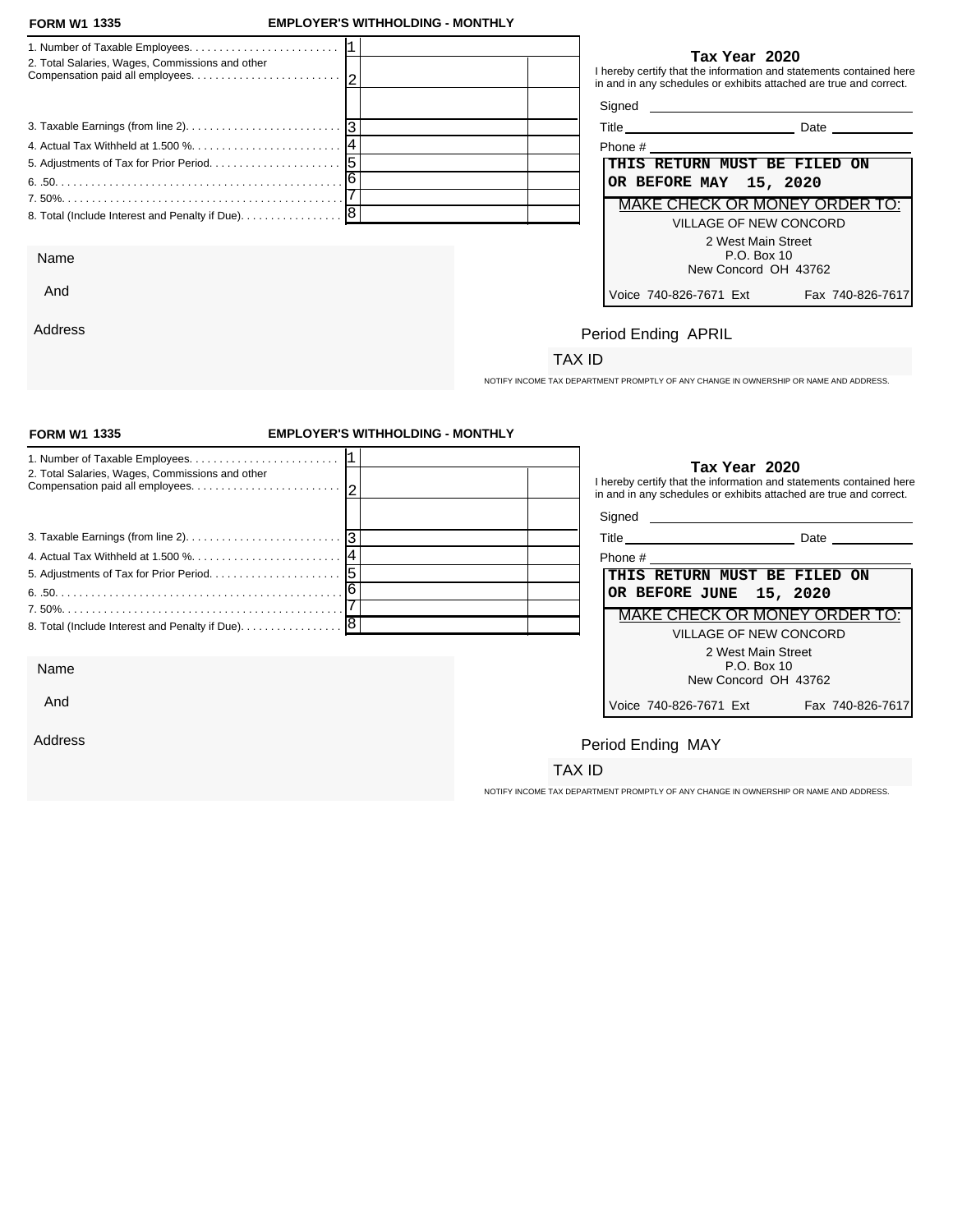Address

### **FORM W1 EMPLOYER'S WITHHOLDING - MONTHLY**

| 2. Total Salaries, Wages, Commissions and other   |  |                              | Tax Year 2020                                | I hereby certify that the information and statements contained here<br>in and in any schedules or exhibits attached are true and correct.                                                                                            |
|---------------------------------------------------|--|------------------------------|----------------------------------------------|--------------------------------------------------------------------------------------------------------------------------------------------------------------------------------------------------------------------------------------|
|                                                   |  |                              |                                              | Signed <u>example and the set of the set of the set of the set of the set of the set of the set of the set of the set of the set of the set of the set of the set of the set of the set of the set of the set of the set of the </u> |
|                                                   |  |                              |                                              | Title Date Date                                                                                                                                                                                                                      |
|                                                   |  |                              |                                              |                                                                                                                                                                                                                                      |
|                                                   |  | THIS RETURN MUST BE FILED ON |                                              |                                                                                                                                                                                                                                      |
|                                                   |  | OR BEFORE JULY 15, 2020      |                                              |                                                                                                                                                                                                                                      |
|                                                   |  |                              |                                              | MAKE CHECK OR MONEY ORDER TO:                                                                                                                                                                                                        |
| 8. Total (Include Interest and Penalty if Due). 8 |  |                              | VILLAGE OF NEW CONCORD<br>2 West Main Street |                                                                                                                                                                                                                                      |
| Name                                              |  |                              | P.O. Box 10<br>New Concord OH 43762          |                                                                                                                                                                                                                                      |
| And                                               |  | Voice 740-826-7671 Fxt       |                                              | Fax 740-826-7617                                                                                                                                                                                                                     |

| Phone #                                    |
|--------------------------------------------|
| THIS RETURN MUST BE FILED ON               |
| OR BEFORE JULY 15, 2020                    |
| MAKE CHECK OR MONEY ORDER TO:              |
| VILLAGE OF NEW CONCORD                     |
| 2 West Main Street                         |
| $P.O.$ Box 10                              |
| New Concord OH 43762                       |
| Voice 740-826-7671 Ext<br>Fax 740-826-7617 |

# Period Ending JUNE

## TAX ID

NOTIFY INCOME TAX DEPARTMENT PROMPTLY OF ANY CHANGE IN OWNERSHIP OR NAME AND ADDRESS.

| <b>FORM W1 1335</b>                                                                             | <b>EMPLOYER'S WITHHOLDING - MONTHLY</b> |                                                                                                                                                            |                  |
|-------------------------------------------------------------------------------------------------|-----------------------------------------|------------------------------------------------------------------------------------------------------------------------------------------------------------|------------------|
| 2. Total Salaries, Wages, Commissions and other                                                 |                                         | Tax Year 2020<br>I hereby certify that the information and statements contained here<br>in and in any schedules or exhibits attached are true and correct. |                  |
|                                                                                                 |                                         |                                                                                                                                                            |                  |
| 3. Taxable Earnings (from line 2). $\ldots$ . $\ldots$ . $\ldots$ . $\ldots$ . $\ldots$ . $ 3 $ |                                         | Title Date Date                                                                                                                                            |                  |
|                                                                                                 |                                         |                                                                                                                                                            |                  |
|                                                                                                 |                                         | THIS RETURN MUST BE FILED ON                                                                                                                               |                  |
|                                                                                                 |                                         | OR BEFORE AUGUST 15, 2020                                                                                                                                  |                  |
|                                                                                                 |                                         | MAKE CHECK OR MONEY ORDER TO:                                                                                                                              |                  |
| 8. Total (Include Interest and Penalty if Due). 8                                               |                                         | <b>VILLAGE OF NEW CONCORD</b>                                                                                                                              |                  |
|                                                                                                 |                                         | 2 West Main Street                                                                                                                                         |                  |
| Name                                                                                            |                                         | P.O. Box 10<br>New Concord OH 43762                                                                                                                        |                  |
| And                                                                                             |                                         | Voice 740-826-7671 Ext                                                                                                                                     | Fax 740-826-7617 |
| Address                                                                                         |                                         | Period Ending JULY                                                                                                                                         |                  |
|                                                                                                 |                                         | TAX ID                                                                                                                                                     |                  |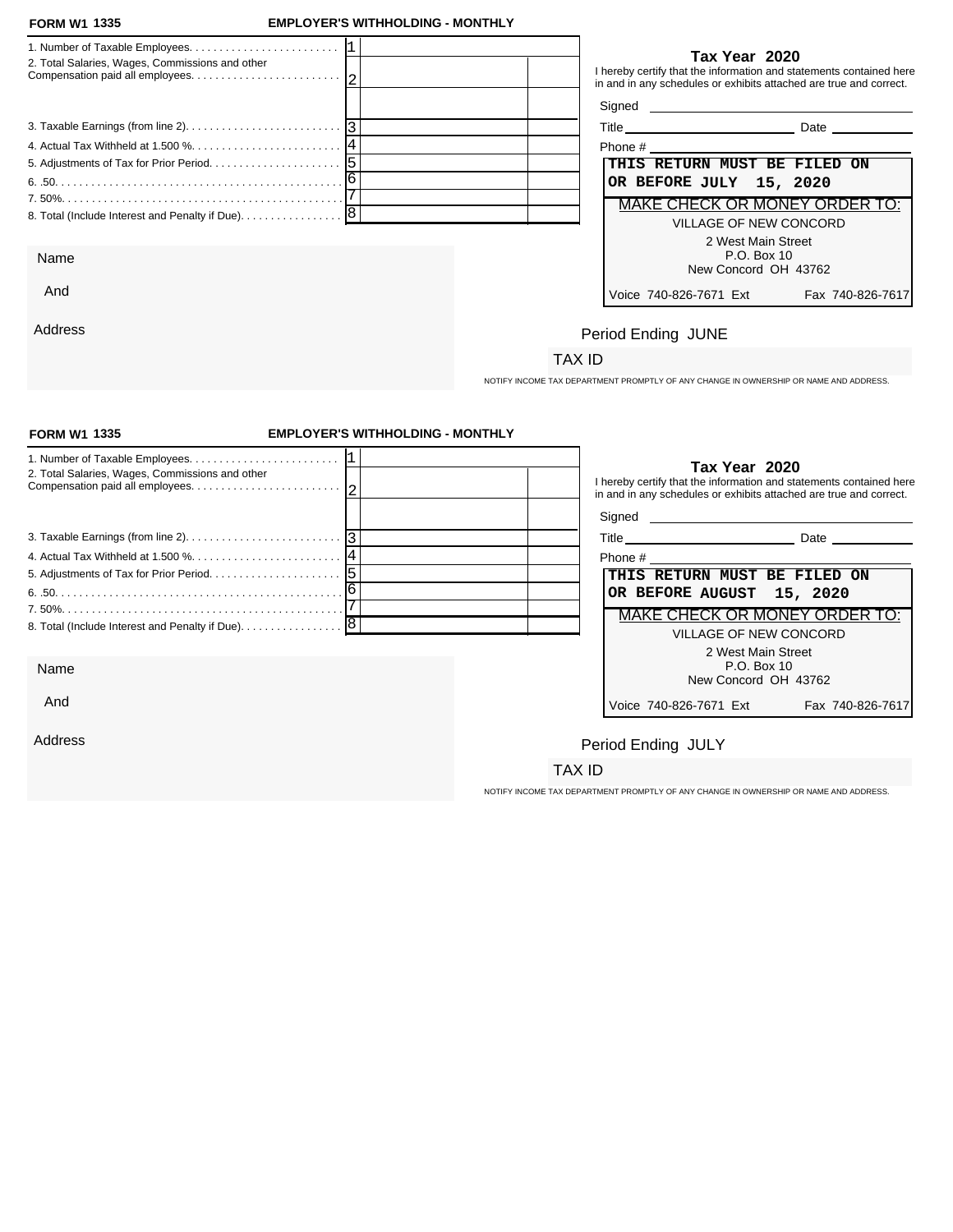And

Address

### **FORM W1 EMPLOYER'S WITHHOLDING - MONTHLY**

|                                                 | Tax Year 2020                                                                                                                             |
|-------------------------------------------------|-------------------------------------------------------------------------------------------------------------------------------------------|
| 2. Total Salaries, Wages, Commissions and other | I hereby certify that the information and statements contained here<br>in and in any schedules or exhibits attached are true and correct. |
|                                                 |                                                                                                                                           |
|                                                 | Title Date Date                                                                                                                           |
|                                                 | Phone # 2008 2009 2012 2023 2024 2022 2023 2024 2022 2023 2024 2022 2023 2024 2022 2023 2024 2025 2026 2027 20                            |
|                                                 | THIS RETURN MUST BE FILED ON                                                                                                              |
|                                                 | OR BEFORE SEPTEMBER 15, 2020                                                                                                              |
|                                                 | MAKE CHECK OR MONEY ORDER TO:                                                                                                             |
|                                                 | VILLAGE OF NEW CONCORD                                                                                                                    |
|                                                 | 2 West Main Street                                                                                                                        |
| Name                                            | P.O. Box 10                                                                                                                               |
|                                                 | New Concord OH 43762                                                                                                                      |

| Phone #                              |                  |
|--------------------------------------|------------------|
| THIS RETURN MUST BE FILED ON         |                  |
| OR BEFORE SEPTEMBER 15, 2020         |                  |
| <b>MAKE CHECK OR MONEY ORDER TO:</b> |                  |
| VILLAGE OF NEW CONCORD               |                  |
| 2 West Main Street                   |                  |
| P.O. Box 10                          |                  |
| New Concord OH 43762                 |                  |
| Voice 740-826-7671 Ext               | Fax 740-826-7617 |

# Period Ending AUGUST

### TAX ID

NOTIFY INCOME TAX DEPARTMENT PROMPTLY OF ANY CHANGE IN OWNERSHIP OR NAME AND ADDRESS.

| <b>FORM W1 1335</b>                                                                             | <b>EMPLOYER'S WITHHOLDING - MONTHLY</b> |                                                                                                                                                            |                  |
|-------------------------------------------------------------------------------------------------|-----------------------------------------|------------------------------------------------------------------------------------------------------------------------------------------------------------|------------------|
| 2. Total Salaries, Wages, Commissions and other                                                 |                                         | Tax Year 2020<br>I hereby certify that the information and statements contained here<br>in and in any schedules or exhibits attached are true and correct. |                  |
|                                                                                                 |                                         |                                                                                                                                                            |                  |
| 3. Taxable Earnings (from line 2). $\ldots$ . $\ldots$ . $\ldots$ . $\ldots$ . $\ldots$ . $ 3 $ |                                         | Title Date Date                                                                                                                                            |                  |
|                                                                                                 |                                         | Phone # 2008 2009 2012 2022 2023 2024 2022 2023 2024 2022 2023 2024 2022 2023 2024 2022 2023 2024 20                                                       |                  |
|                                                                                                 |                                         | THIS RETURN MUST BE FILED ON                                                                                                                               |                  |
|                                                                                                 |                                         | OR BEFORE OCTOBER 15, 2020                                                                                                                                 |                  |
|                                                                                                 |                                         | <b>MAKE CHECK OR MONEY ORDER TO:</b>                                                                                                                       |                  |
| 8. Total (Include Interest and Penalty if Due). 8                                               |                                         | <b>VILLAGE OF NEW CONCORD</b>                                                                                                                              |                  |
|                                                                                                 |                                         | 2 West Main Street                                                                                                                                         |                  |
| Name                                                                                            |                                         | P.O. Box 10<br>New Concord OH 43762                                                                                                                        |                  |
| And                                                                                             |                                         | Voice 740-826-7671 Ext                                                                                                                                     | Fax 740-826-7617 |
| Address                                                                                         |                                         | Period Ending SEPTEMBER                                                                                                                                    |                  |
|                                                                                                 |                                         | TAX ID                                                                                                                                                     |                  |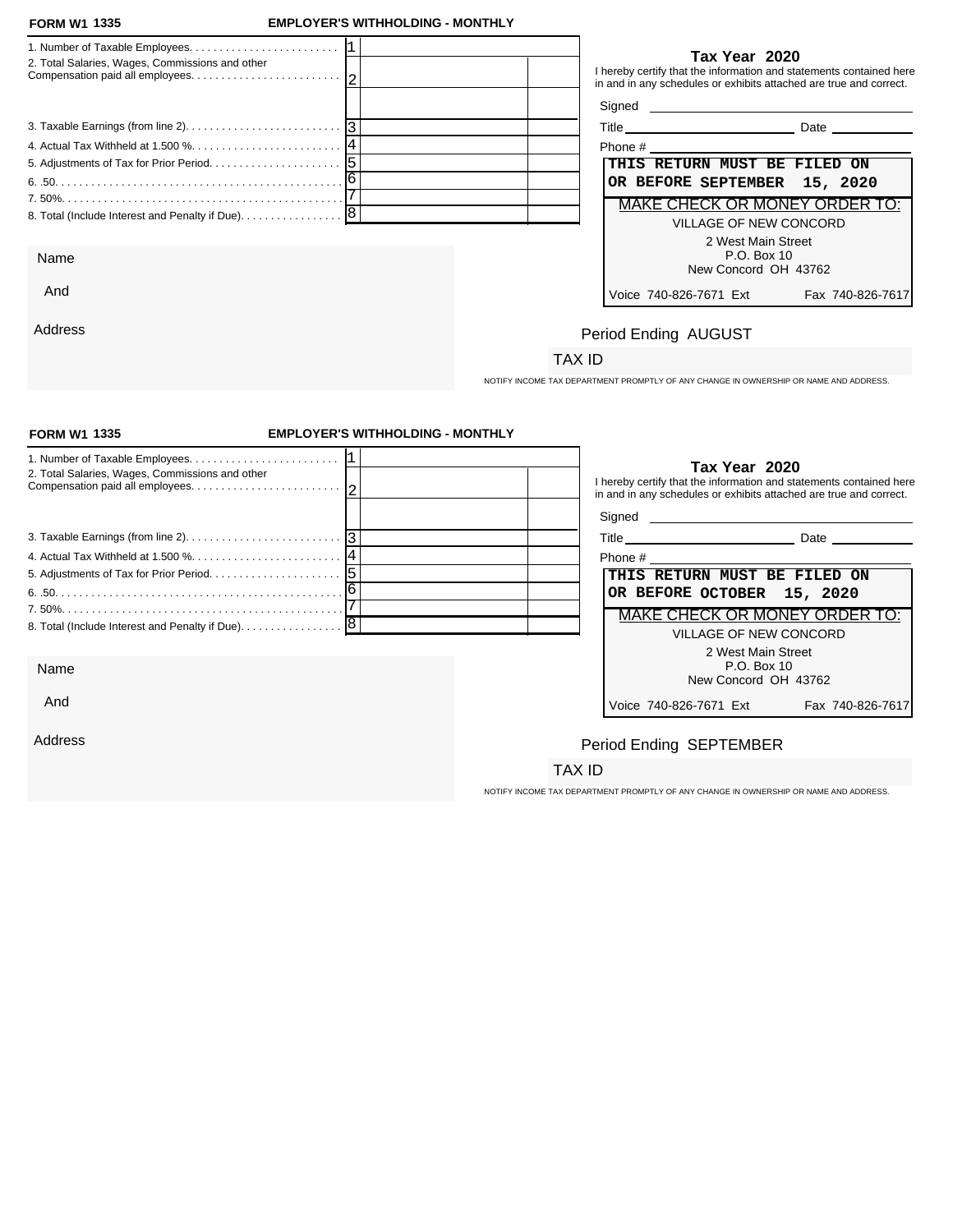And

Address

### **FORM W1 EMPLOYER'S WITHHOLDING - MONTHLY**

| 2. Total Salaries, Wages, Commissions and other                                                             | Tax Year 2020<br>I hereby certify that the information and statements contained here<br>in and in any schedules or exhibits attached are true and correct.                                                                           |
|-------------------------------------------------------------------------------------------------------------|--------------------------------------------------------------------------------------------------------------------------------------------------------------------------------------------------------------------------------------|
|                                                                                                             | Signed <u>example and the set of the set of the set of the set of the set of the set of the set of the set of the set of the set of the set of the set of the set of the set of the set of the set of the set of the set of the </u> |
| 3. Taxable Earnings (from line 2). $\ldots$ . $\ldots$ . $\ldots$ . $\ldots$ . $\ldots$ . $\lceil 3 \rceil$ | Title Date Date                                                                                                                                                                                                                      |
|                                                                                                             | Phone # 2008 and 2008 and 2008 and 2008 and 2008 and 2008 and 2008 and 2008 and 2008 and 2008 and 2008 and 200                                                                                                                       |
|                                                                                                             | THIS RETURN MUST BE FILED ON                                                                                                                                                                                                         |
|                                                                                                             | OR BEFORE NOVEMBER 15, 2020                                                                                                                                                                                                          |
|                                                                                                             | MAKE CHECK OR MONEY ORDER TO:                                                                                                                                                                                                        |
|                                                                                                             | VILLAGE OF NEW CONCORD                                                                                                                                                                                                               |
|                                                                                                             | 2 West Main Street                                                                                                                                                                                                                   |
| Name                                                                                                        | P.O. Box 10                                                                                                                                                                                                                          |
|                                                                                                             | New Concord OH 43762                                                                                                                                                                                                                 |

| Phone #                       |                 |
|-------------------------------|-----------------|
| THIS RETURN MUST BE FILED ON  |                 |
| OR BEFORE NOVEMBER 15, 2020   |                 |
| MAKE CHECK OR MONEY ORDER TO: |                 |
| VILLAGE OF NEW CONCORD        |                 |
| 2 West Main Street            |                 |
| P.O. Box 10                   |                 |
| New Concord OH 43762          |                 |
| Voice 740-826-7671 Ext        | Fax 740-826-761 |

# Period Ending OCTOBER

## TAX ID

NOTIFY INCOME TAX DEPARTMENT PROMPTLY OF ANY CHANGE IN OWNERSHIP OR NAME AND ADDRESS.

| <b>FORM W1 1335</b>                                                                             | <b>EMPLOYER'S WITHHOLDING - MONTHLY</b> |                                                                                                                |                                                                                                                                                            |
|-------------------------------------------------------------------------------------------------|-----------------------------------------|----------------------------------------------------------------------------------------------------------------|------------------------------------------------------------------------------------------------------------------------------------------------------------|
| 2. Total Salaries, Wages, Commissions and other                                                 |                                         |                                                                                                                | Tax Year 2020<br>I hereby certify that the information and statements contained here<br>in and in any schedules or exhibits attached are true and correct. |
|                                                                                                 |                                         |                                                                                                                |                                                                                                                                                            |
| 3. Taxable Earnings (from line 2). $\ldots$ . $\ldots$ . $\ldots$ . $\ldots$ . $\ldots$ . $ 3 $ |                                         |                                                                                                                | Title Date Date                                                                                                                                            |
|                                                                                                 |                                         | Phone # 2008 2009 2012 2022 2023 2024 2022 2023 2024 2022 2023 2024 2022 2023 2024 2022 2023 2024 2023 2024 20 |                                                                                                                                                            |
|                                                                                                 |                                         | THIS RETURN MUST BE FILED ON                                                                                   |                                                                                                                                                            |
|                                                                                                 |                                         | OR BEFORE DECEMBER 15, 2020                                                                                    |                                                                                                                                                            |
|                                                                                                 |                                         |                                                                                                                | <b>MAKE CHECK OR MONEY ORDER TO:</b>                                                                                                                       |
| 8. Total (Include Interest and Penalty if Due). 8                                               |                                         |                                                                                                                | <b>VILLAGE OF NEW CONCORD</b>                                                                                                                              |
|                                                                                                 |                                         |                                                                                                                | 2 West Main Street                                                                                                                                         |
| Name                                                                                            |                                         |                                                                                                                | P.O. Box 10<br>New Concord OH 43762                                                                                                                        |
| And                                                                                             |                                         | Voice 740-826-7671 Ext                                                                                         | Fax 740-826-7617                                                                                                                                           |
| Address                                                                                         |                                         | Period Ending NOVEMBER                                                                                         |                                                                                                                                                            |
|                                                                                                 |                                         | TAX ID                                                                                                         |                                                                                                                                                            |